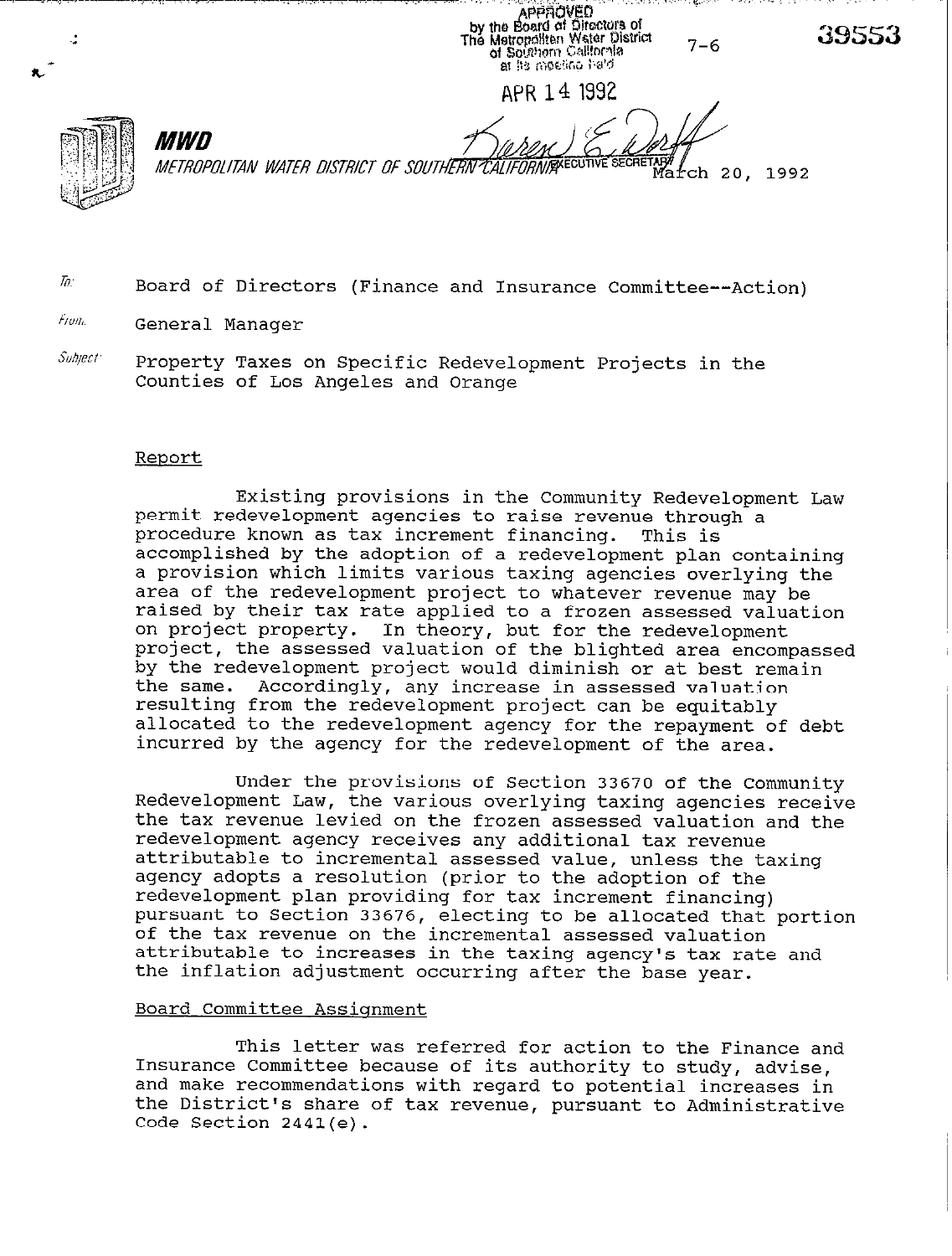**Board of Directors -2- March 20, 1992** 

# **Recommendation**

#### **FINANCE AND INSURANCE COMMITTEE FOR ACTION.**

**It is recommended that the Board of Directors adopt the resolutions in the form attached hereto, providing in substance that the District elects to be allocated that additional portion of revenue from taxes levied on redevelopment property which is attributable to either or both of the following: 1) any increase in the District's base year tax rate applied to incremental assessed value of project property; and 2) that portion of the increase in assessed valuation attributable to the annual inflation adjustment applied to the base year tax rate on the following specific redevelopment projects:** 

| Name of Project                                                                | County      |
|--------------------------------------------------------------------------------|-------------|
| Lawndale Redevelopment Project,<br>City of Lawndale                            | Los Angeles |
| Long Beach/405 Retail Center Redevelopment<br>Project, City of Long Beach      | Los Angeles |
| Citywide Project (Community Service<br>Facilities), City of Santa Ana          | Orange      |
| Amendment to the Garden Grove Community<br>Project (1992), City of Garden Gove | Orange      |

AMY

**Attachments**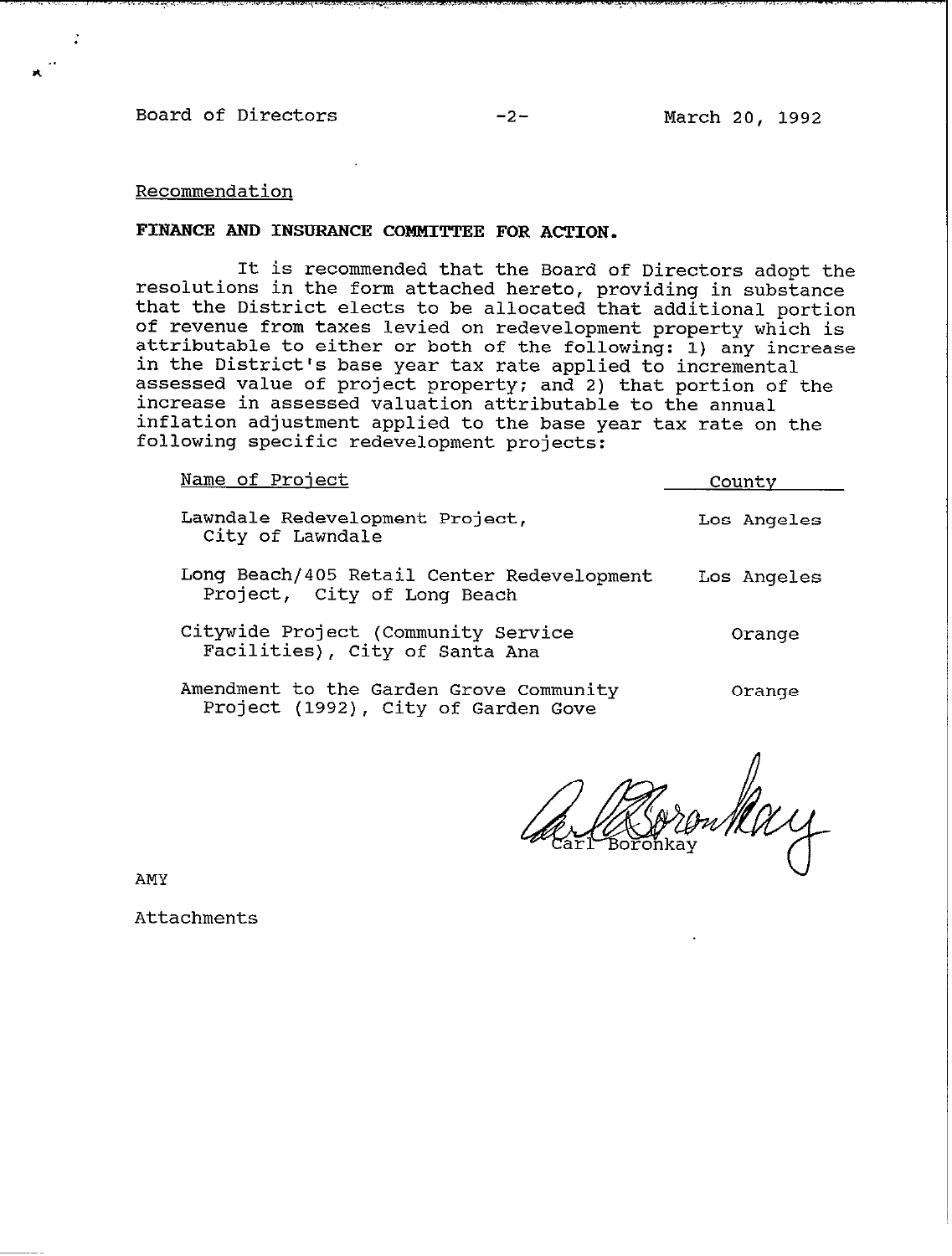# RESOLUTION 8362

# RESOLUTION OF THE BOARD OF DIRECTORS OF THE METROPOLITAN WATER DISTRICT OF SOUTHERN CALIFORNIA ELECTING TO RECEIVE ALLOCATION OF TAXES PURSUANT TO PROVISIONS OF THE COMMUNITY REDEVELOPMENT LAW

WHEREAS, subdivision (a) of Section 33676 of the Community Redevelopment Law (Sections 33000 et seg., of the Health and Safety Code of the State of California), as amended, provides that any affected taxing agency, such as this District may elect to be allocated, in addition to the portion of taxes allocated to the District pursuant to subdivision (a) of Section 33670 of said Law, that portion of the tax revenues otherwise allocated to a redevelopment agency pursuant to subdivision (b) of Section 33670 attributable to 1) an increase in the District's tax rate and 2) an increase in assessed valuation of project property attributable to the annual inflation adjustment, either of which occurs after a redevelopment plan becomes effective;

NOW, THEREFORE, BE IT RESOLVED by the Board of Directors of The Metropolitan Water District of Southern California that this District hereby elects to be allocated, in addition to the portion of taxes allocated to this District pursuant to subdivision (a) of Section 33670 of the Community Redevelopment Law, any'portion of the tax revenue otherwise allocated to the Lawndale Redevelopment Project in the City of Lawndale pursuant to subdivision (b) of said Section 33670 which is attributable to 1) any increase in this District's tax rate and 2) the annual inflation adjustment in the assessed valuation of project property, either of which occurs after the tax year in which the ordinance adopting the redevelopment plan for the Lawndale Redevelopment Project in the City of Lawndale becomes effective.

BE IT FURTHER RESOLVED that the Executive Secretary is hereby directed to file forthwith certified copies of this resolution with the governing body of the Redevelopment Agency, the Redevelopment Agency of the City of Lawndale, the Auditor-Controller, and the Tax Collector for the County of Los Angeles.

I HEREBY CERTIFY, that the foregoing is a full, true, and correct copy of a resolution adopted by the Board of Directors of The Metropolitan Water District of Southern California, at its meeting held April 14, 1992.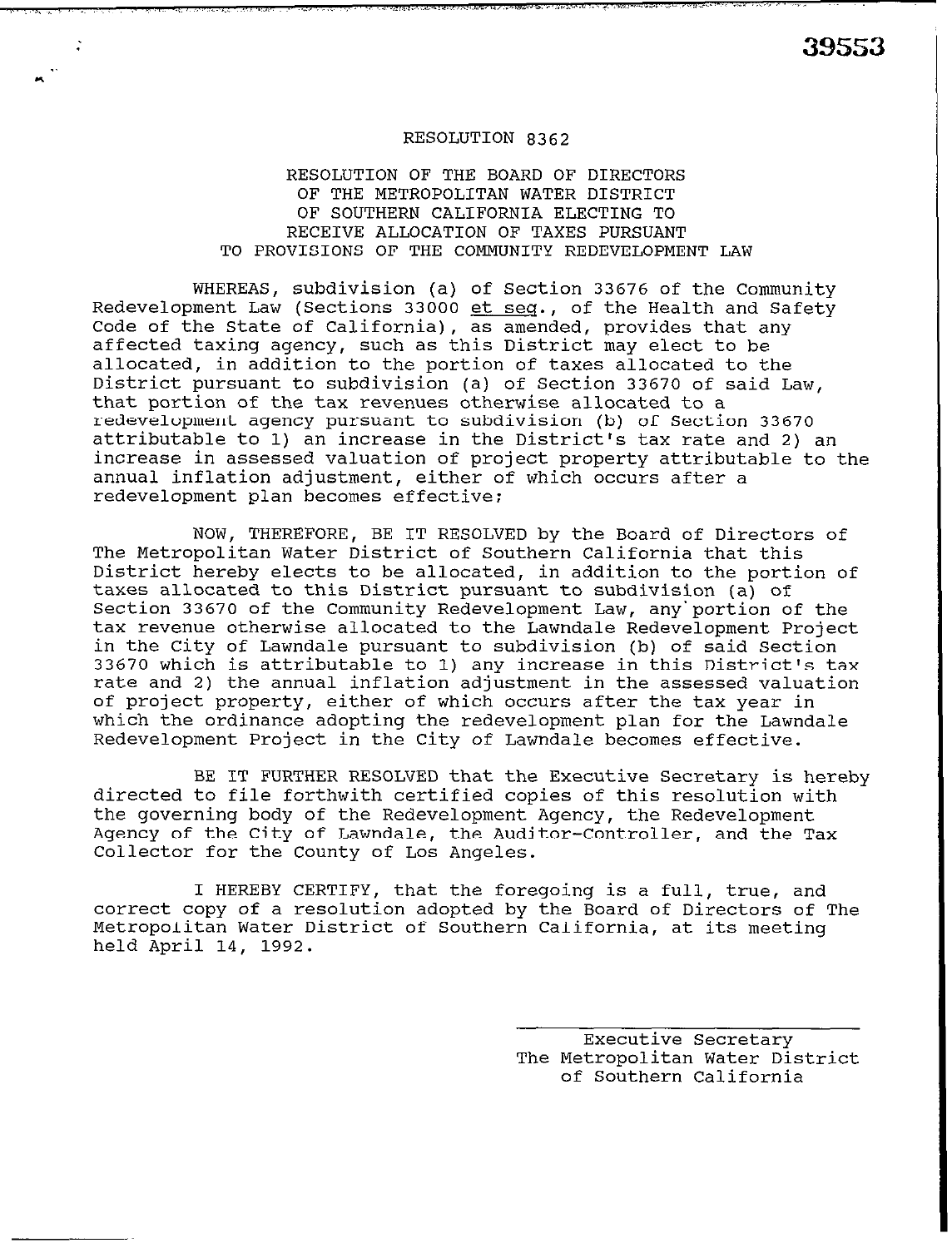. . 39553

### RESOLUTION 8363

RESOLUTION OF THE BOARD OF DIRECTORS OF THE METROPOLITAN WATER DISTRICT OF SOUTHERN CALIFORNIA ELECTING TO RECEIVE ALLOCATION OF TAXES PURSUANT TO PROVISIONS OF THE COMMUNITY REDEVELOPMENT LAW

WHEREAS, subdivision (a) of Section 33676 of the Community Redevelopment Law (Sections 33000 et seq., of the Health and Safety Code of the State of California), as amended, provides that any affected taxing agency, such as this District may elect to be allocated, in addition to the portion of taxes allocated to the District pursuant to subdivision (a) of Section 33670 of said Law, that portion of the tax revenues otherwise allocated to a redevelopment agency pursuant to subdivision (b) of Section 33670 attributable to 1) an increase in the District's tax rate and 2) an increase in assessed valuation of project property attributable to the annual inflation adjustment, either of which occurs after a redevelopment plan becomes effective;

NOW, THEREFORE, BE IT RESOLVED by the Board of Directors of The Metropolitan Water District of Southern California that this District hereby elects to be allocated, in addition to the portion of taxes allocated to this District pursuant to subdivision (a) of Section 33670 of the Community Redevelopment Law, any portion of the tax revenue otherwise allocated to the Long Beach/405 Retail Center Redevelopment Project in the City of Long Beach pursuant to subdivision (b) of said Section 33670 which is attributable to 1) any increase in this District's tax rate and 2) the annual inflation adjustment in the assessed valuation of project property, either of which occurs after the tax year in which the ordinance adopting the redevelopment plan for the Long Beach/405 Retail Center Redevelopment Project in the City of Long Beach becomes effective.

BE IT FURTHER RESOLVED that the Executive Secretary is hereby directed to file forthwith certified copies of this resolution with the governing body of the Redevelopment Agency, the Redevelopment Agency of the City of Long Beach, the Auditor-Controller, and the Tax Collector for the county of Los Angeles.

I HEREBY CERTIFY, that the foregoing is a full, true, and correct copy of a resolution adopted by the Board of Directors of The Metropolitan Water District of Southern California, at its meeting held April 14, 1992.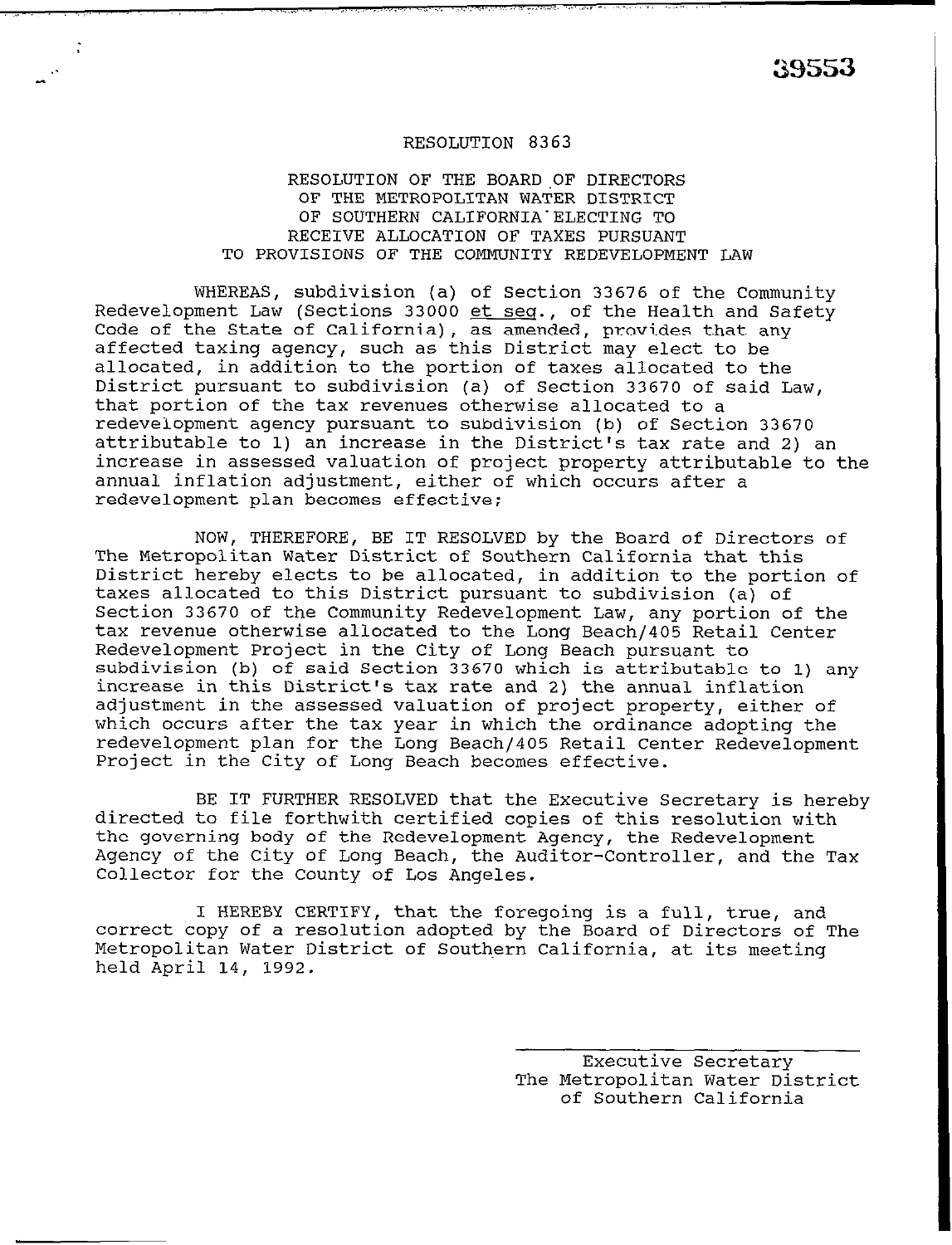#### **RESOLUTION 8364**

. .

# **RESOLUTION OF THE BOARD OF DIRECTORS OF THE METROPOLITAN WATER DISTRICT OF SOUTHERN CALIFORNIA ELECTING TO RECEIVE ALLOCATION OF TAXES PURSUANT TO PROVISIONS OF THE COMMUNITY REDEVELOPMENT LAW**

**WHEREAS, subdivision (a) of Section 33676 of the Community Redevelopment Law (Sections 33000 et seq., of the Health and Safety Code of the State of California), as amended, provides that any affected taxing agency, such as this District may elect to be allocated, in addition to the portion of taxes allocated to the District pursuant to subdivision (a) of Section 33670 of said Law, that portion of the tax revenues otherwise allocated to a redevelopment agency pursuant to subdivision (b) of Section 33670 attributable to 1) an increase in the District's tax rate and 2) an increase in assessed valuation of project property attributable to the annual inflation adjustment, either of which occurs after a redevelopment plan becomes effective;** 

**NOW, THEREFORE, BE IT RESOLVED by the Board of Directors of The Metropolitan Water District of Southern California that this District hereby elects to be allocated, in addition to the portion of taxes allocated to this District pursuant to subdivision (a) of Section 33670 of the Community Redevelopment Law, any portion of the tax revenue otherwise allocated to the Citywide Project (Community Service Facilities) in the City of Santa Ana pursuant to subdivision (b) of said Section 33670 which is attributable to 1) any increase in this District's tax rate and 2) the annual inflation adjustment in the assessed valuation of project property, either of which occurs after the tax year in which the ordinance adopting the redevelopment plan for the Citywide Project (Community Service Facilities) in the City of Santa Ana becomes effective.** 

**BE IT FURTHER RESOLVED that the Executive Secretary is hereby directed to file forthwith certified copies of this resolution with the governing body of the Redevelopment Agency, the Redevelopment Agency of the City of Santa Ana, the Auditor-Controller, and the Tax Collector for the County of Orange.** 

**I HEREBY CERTIFY, that the foregoing is a full, true, and correct copy of a resolution adopted by the Board of Directors of The Metropolitan Water District of Southern California, at its meeting held April 14, 1992.**